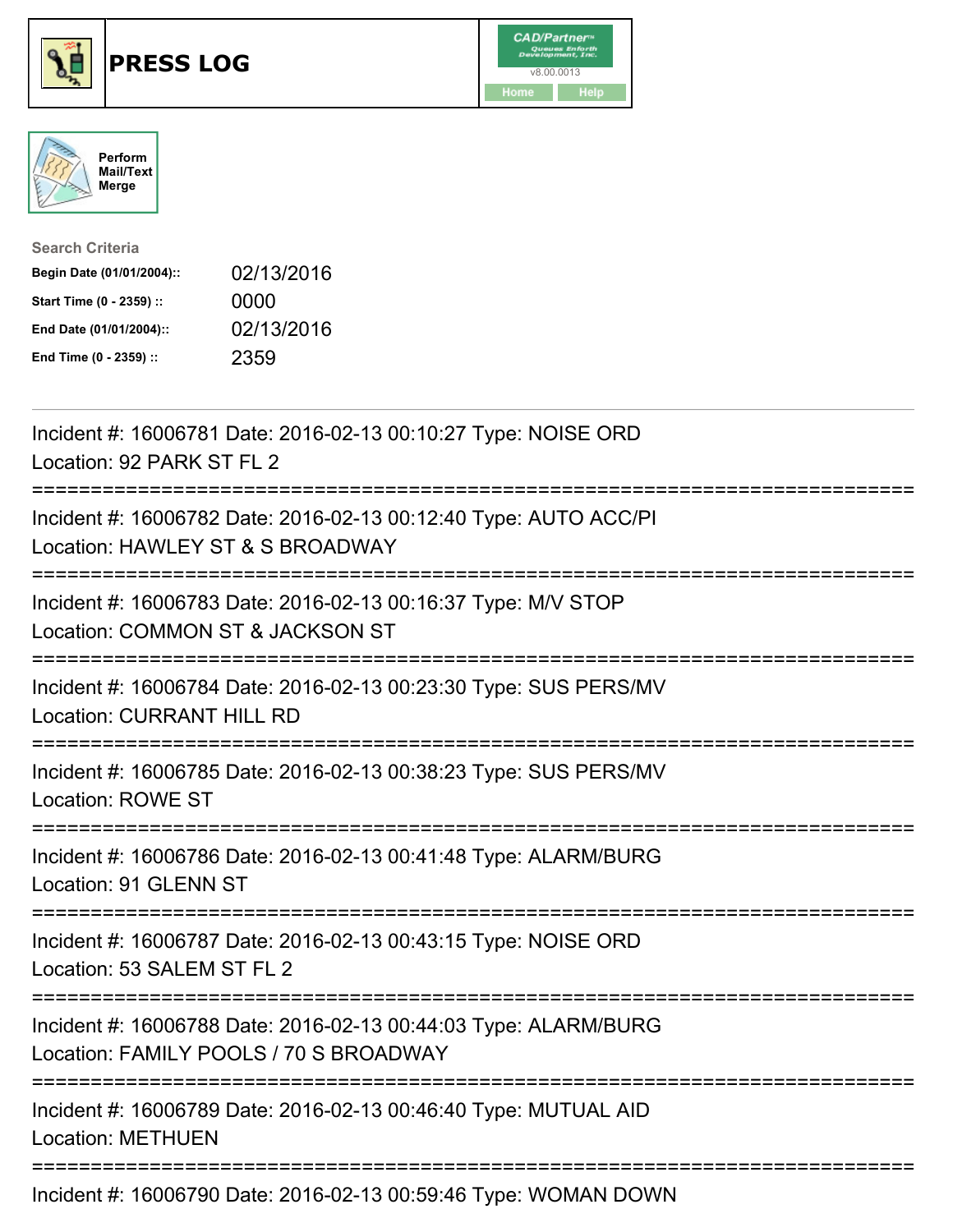| Location: 69 HAVERHILL ST FL 1                                                                                  |
|-----------------------------------------------------------------------------------------------------------------|
| Incident #: 16006791 Date: 2016-02-13 01:15:30 Type: ALARM/BURG<br>Location: LA RUBIA RESTAURANT / 52 COMMON ST |
| Incident #: 16006792 Date: 2016-02-13 01:22:09 Type: MAN DOWN<br>Location: 260 BROADWAY                         |
| Incident #: 16006793 Date: 2016-02-13 01:26:33 Type: ROBBERY ARMED<br>Location: 116 MARGIN ST                   |
| Incident #: 16006794 Date: 2016-02-13 01:36:57 Type: A&B PAST<br>Location: INMAN ST & S BROADWAY                |
| Incident #: 16006795 Date: 2016-02-13 01:39:19 Type: M/V STOP<br>Location: COMMON ST & FRANKLIN ST              |
| Incident #: 16006796 Date: 2016-02-13 01:39:30 Type: M/V STOP<br>Location: COMMON ST & FRANKLIN ST              |
| Incident #: 16006797 Date: 2016-02-13 01:40:00 Type: M/V STOP<br>Location: ABBOTT ST & S UNION ST               |
| Incident #: 16006798 Date: 2016-02-13 01:41:34 Type: ROBBERY ARMED<br>Location: 100-120 HAMPSHIRE ST            |
| Incident #: 16006799 Date: 2016-02-13 01:52:38 Type: M/V STOP<br>Location: ANDOVER ST & STATE ST                |
| Incident #: 16006800 Date: 2016-02-13 01:56:58 Type: NOISE ORD<br>Location: 112 MARSTON ST #111 FL 1            |
| Incident #: 16006801 Date: 2016-02-13 01:58:14 Type: FIGHT<br>Location: 206 S UNION ST                          |
| Incident #: 16006802 Date: 2016-02-13 02:12:19 Type: M/V STOP<br>Location: LAWRENCE ST & BASSWOOD ST            |
| Incident #: 16006803 Date: 2016-02-13 02:15:49 Type: ALARM/BURG<br>Location: WEST STREET AUTO / 136 WEST ST     |
| Incident #: 16006804 Date: 2016-02-13 02:25:22 Type: ALARMS                                                     |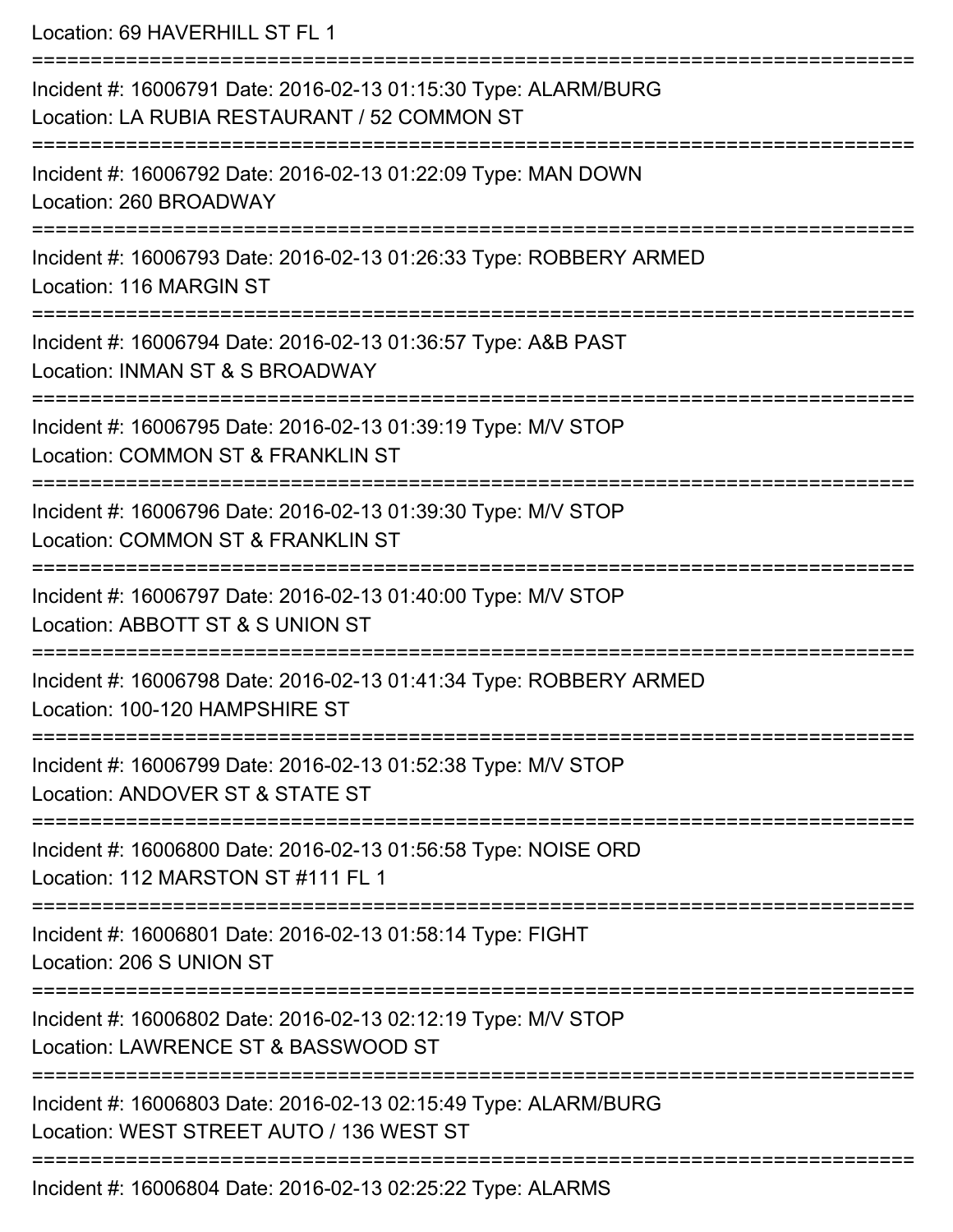| Incident #: 16006806 Date: 2016-02-13 02:42:27 Type: AUTO ACC/PI<br>Location: 8 RESERVOIR ST                                                                                                                                                                                                                                                                                                                                                            |
|---------------------------------------------------------------------------------------------------------------------------------------------------------------------------------------------------------------------------------------------------------------------------------------------------------------------------------------------------------------------------------------------------------------------------------------------------------|
| Incident #: 16006805 Date: 2016-02-13 02:42:28 Type: M/V STOP<br>Location: S BROADWAY & SALEM ST                                                                                                                                                                                                                                                                                                                                                        |
| Incident #: 16006807 Date: 2016-02-13 03:05:39 Type: NOISE ORD<br>Location: 396 MARKET ST FL 1                                                                                                                                                                                                                                                                                                                                                          |
| Incident #: 16006808 Date: 2016-02-13 03:06:41 Type: NOISE ORD<br>Location: 600 BROADWAY                                                                                                                                                                                                                                                                                                                                                                |
| Incident #: 16006809 Date: 2016-02-13 03:18:24 Type: AUTO ACC/UNK PI<br>Location: RIO BAR AND GRILL / 9 APPLETON ST                                                                                                                                                                                                                                                                                                                                     |
| Incident #: 16006810 Date: 2016-02-13 03:27:16 Type: M/V STOP<br>Location: BICKNELL TER & RESERVOIR ST                                                                                                                                                                                                                                                                                                                                                  |
| Incident #: 16006811 Date: 2016-02-13 03:37:34 Type: FIGHT<br>Location: 81 TREMONT ST FL 2                                                                                                                                                                                                                                                                                                                                                              |
| Incident #: 16006812 Date: 2016-02-13 03:43:06 Type: NOISE ORD<br>Location: 7 SAXONIA AV                                                                                                                                                                                                                                                                                                                                                                |
| Incident #: 16006813 Date: 2016-02-13 03:43:28 Type: MEDIC SUPPORT<br>Location: 21 NEWTON ST FL 2                                                                                                                                                                                                                                                                                                                                                       |
| Incident #: 16006814 Date: 2016-02-13 04:02:35 Type: ALARMS<br>Location: EL MELLO MARKET / 187 LAWRENCE ST                                                                                                                                                                                                                                                                                                                                              |
| Incident #: 16006815 Date: 2016-02-13 04:29:12 Type: DOMESTIC/PROG<br>Location: AMESBURY ST & LEBANON ST #307 FL 3                                                                                                                                                                                                                                                                                                                                      |
| Incident #: 16006816 Date: 2016-02-13 04:56:52 Type: FIGHT<br>Location: 161 PARK ST #1 FL 1                                                                                                                                                                                                                                                                                                                                                             |
| Incident #: 16006817 Date: 2016-02-13 04:59:23 Type: DOMESTIC/PROG<br>Location: 1035 ESSEX ST                                                                                                                                                                                                                                                                                                                                                           |
| Incident #: 16006818 Date: 2016-02-13 05:26:05 Type: ALARM/BURG<br>$\overline{a}$ $\overline{a}$ $\overline{a}$ $\overline{a}$ $\overline{a}$ $\overline{a}$ $\overline{a}$ $\overline{a}$ $\overline{a}$ $\overline{a}$ $\overline{a}$ $\overline{a}$ $\overline{a}$ $\overline{a}$ $\overline{a}$ $\overline{a}$ $\overline{a}$ $\overline{a}$ $\overline{a}$ $\overline{a}$ $\overline{a}$ $\overline{a}$ $\overline{a}$ $\overline{a}$ $\overline{$ |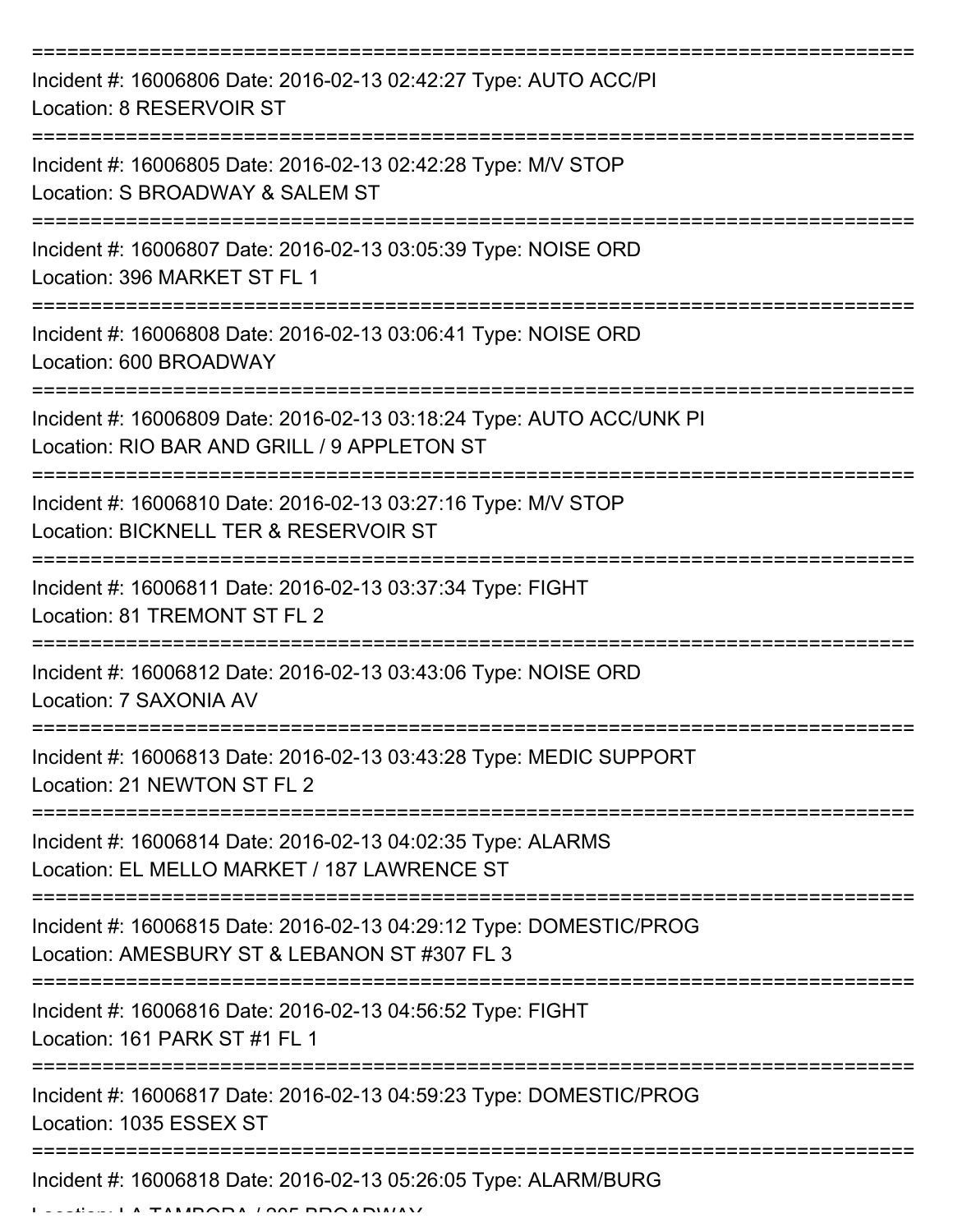| Incident #: 16006819 Date: 2016-02-13 05:31:15 Type: M/V STOP<br>Location: SHOWCASE CINEMA / 141 WINTHROP AV                        |
|-------------------------------------------------------------------------------------------------------------------------------------|
| Incident #: 16006820 Date: 2016-02-13 06:40:52 Type: M/V STOP<br>Location: 50 BROADWAY                                              |
| Incident #: 16006821 Date: 2016-02-13 06:47:37 Type: FIGHT<br><b>Location: 8 LEXINGTON ST</b>                                       |
| Incident #: 16006822 Date: 2016-02-13 06:55:09 Type: ALARM/BURG<br>Location: RESIDENTIAL; METAL CORPORATION OFFI / 48-50 MEDFORD ST |
| Incident #: 16006823 Date: 2016-02-13 07:00:59 Type: M/V STOP<br>Location: HAMPSHIRE ST & LOWELL ST                                 |
| Incident #: 16006824 Date: 2016-02-13 07:04:26 Type: M/V STOP<br>Location: CANAL ST & MARSTON ST                                    |
| Incident #: 16006825 Date: 2016-02-13 07:07:01 Type: M/V STOP<br>Location: CANAL ST & MARSTON ST                                    |
| Incident #: 16006826 Date: 2016-02-13 07:11:21 Type: M/V STOP<br><b>Location: CENTRAL BRIDGE</b>                                    |
| Incident #: 16006827 Date: 2016-02-13 07:12:19 Type: M/V STOP<br>Location: BRADFORD ST & BROADWAY                                   |
| Incident #: 16006828 Date: 2016-02-13 07:15:47 Type: M/V STOP<br>Location: CANAL ST & MARSTON ST                                    |
| Incident #: 16006829 Date: 2016-02-13 07:17:33 Type: M/V STOP<br>Location: CHICKERING ST & WINTHROP AV                              |
| Incident #: 16006830 Date: 2016-02-13 07:24:27 Type: M/V STOP<br>Location: COMMON ST & LAWRENCE ST                                  |
| Incident #: 16006831 Date: 2016-02-13 07:26:25 Type: M/V STOP<br>Location: MARKET ST & PARKER ST                                    |
| Incident #: 16006832 Date: 2016-02-13 07:28:44 Type: DISTURBANCE<br>I anation: 260 ECCEV CT #211 El 2                               |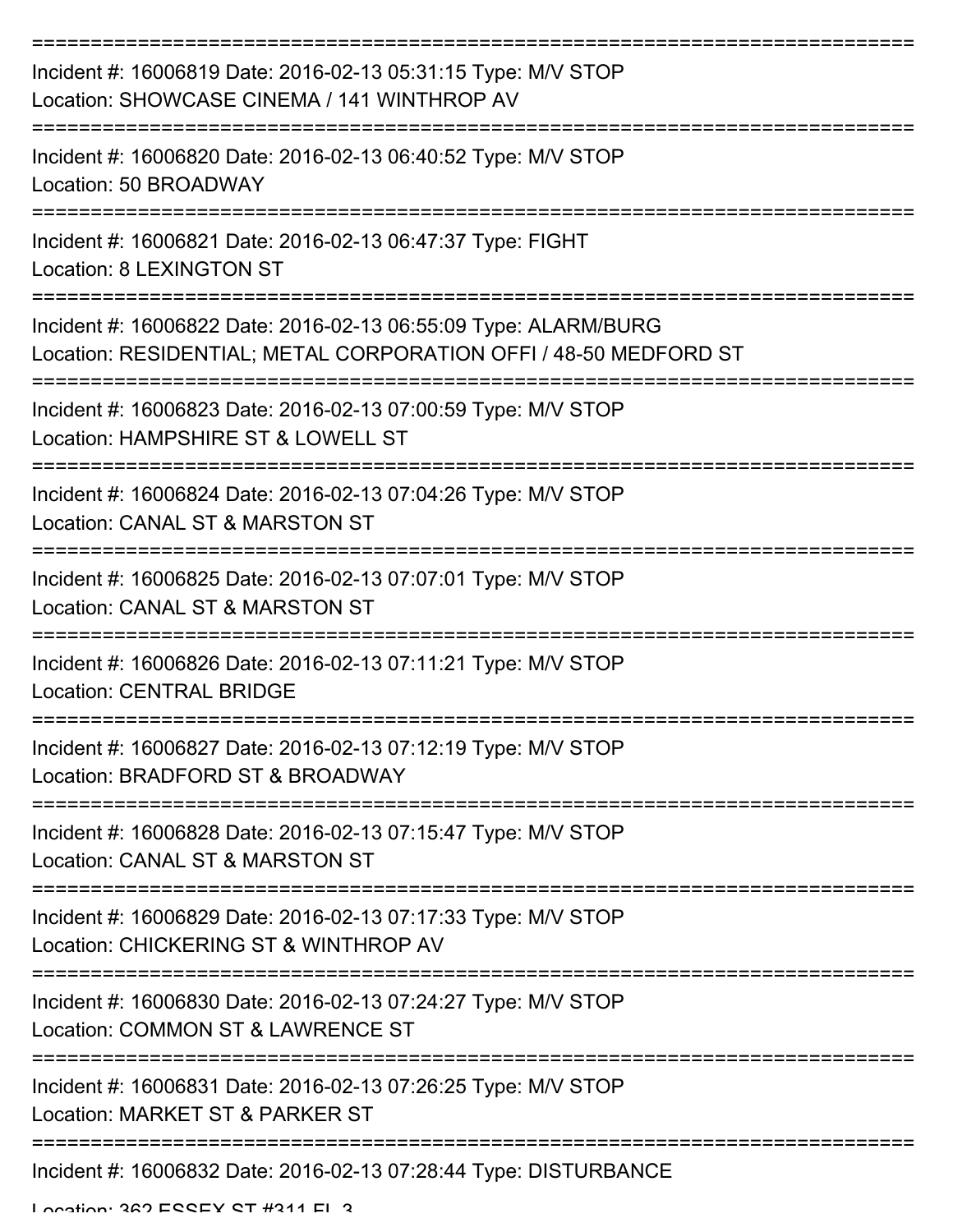| Incident #: 16006833 Date: 2016-02-13 07:37:18 Type: M/V STOP<br>Location: LAWRENCE ST & METHUEN ST                           |
|-------------------------------------------------------------------------------------------------------------------------------|
| Incident #: 16006834 Date: 2016-02-13 07:46:39 Type: ALARM/BURG<br>Location: MERRIMACK VALLEY CREDIT UNION / 500 MERRIMACK ST |
| Incident #: 16006835 Date: 2016-02-13 07:54:32 Type: INVESTIGATION<br>Location: 28 WEARE ST                                   |
| Incident #: 16006836 Date: 2016-02-13 08:04:52 Type: ALARMS<br>Location: VECINA BEAUTY SUPPLY / 196 BROADWAY                  |
| Incident #: 16006837 Date: 2016-02-13 08:24:16 Type: M/V STOP<br>Location: MARKET ST & PARKER ST                              |
| Incident #: 16006838 Date: 2016-02-13 08:38:24 Type: ALARM/BURG<br>Location: RIVERWALK EXECUTIVE OFFICES / 280 MERRIMACK ST   |
| Incident #: 16006839 Date: 2016-02-13 08:40:08 Type: PARK & WALK<br>Location: 205 BROADWAY                                    |
| Incident #: 16006840 Date: 2016-02-13 09:48:29 Type: MV/BLOCKING<br>Location: HAMPSHIRE ST & METHUEN ST                       |
| ==================<br>Incident #: 16006841 Date: 2016-02-13 10:18:43 Type: MEDIC SUPPORT<br>Location: 2 HAZEL PL              |
| -------------------<br>Incident #: 16006842 Date: 2016-02-13 10:21:09 Type: M/V STOP<br>Location: 190 BROADWAY                |
| -------------------------<br>Incident #: 16006843 Date: 2016-02-13 10:28:28 Type: MAN DOWN<br>Location: 615 BROADWAY          |
| Incident #: 16006844 Date: 2016-02-13 10:31:49 Type: M/V STOP<br>Location: BEACON ST & DUCKETT AV                             |
| Incident #: 16006845 Date: 2016-02-13 10:48:06 Type: KEEP PEACE<br>Location: 23 CORBETT RD                                    |
| Incident #: 16006846 Date: 2016-02-13 10:54:08 Type: M/V STOP<br>Location: BROADWAY & CROSS ST                                |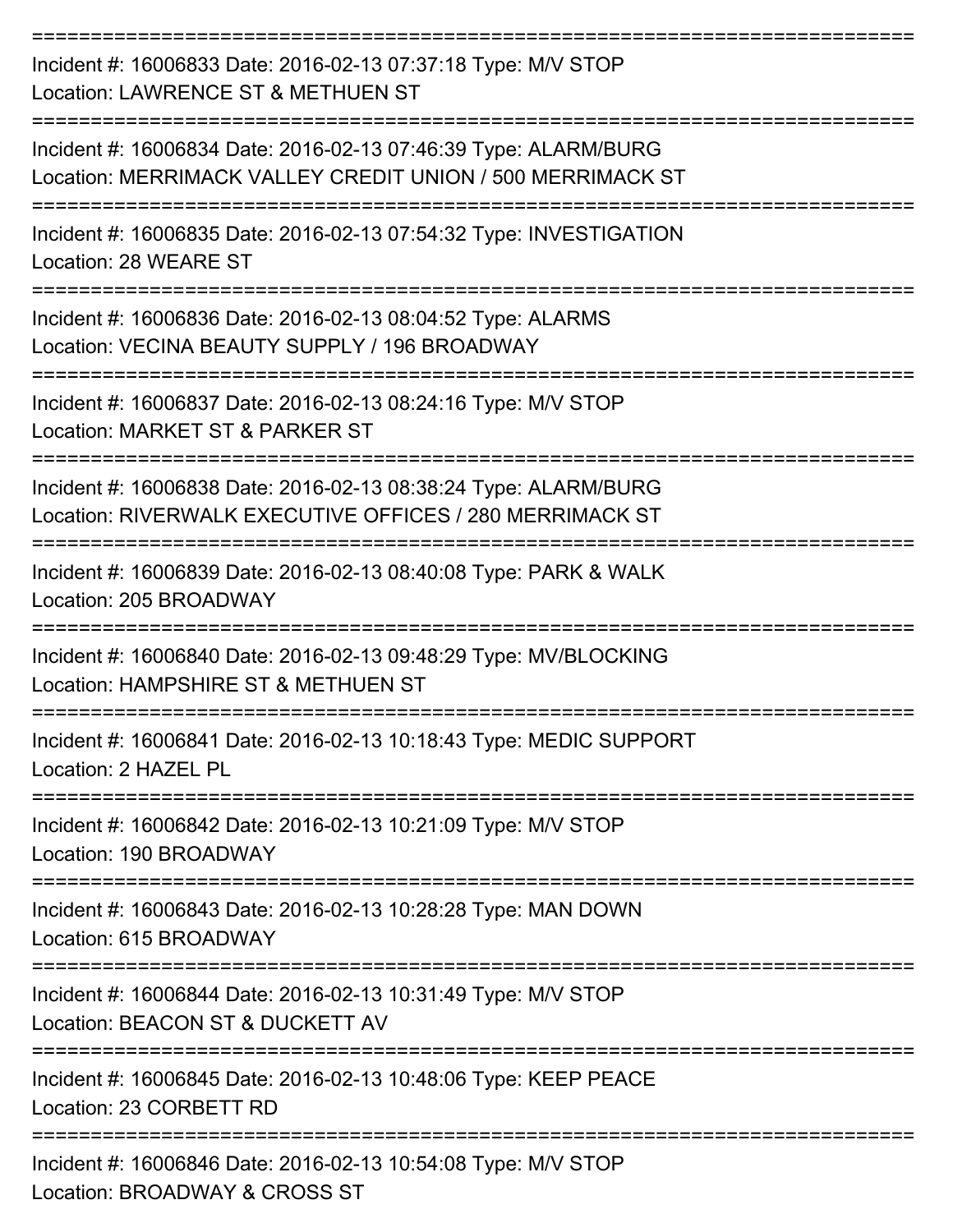| Incident #: 16006847 Date: 2016-02-13 11:00:53 Type: M/V STOP<br>Location: 329 HIGH ST                                                                          |
|-----------------------------------------------------------------------------------------------------------------------------------------------------------------|
| ==================================<br>======================<br>Incident #: 16006848 Date: 2016-02-13 11:23:29 Type: AUTO ACC/NO PI<br>Location: 120 BOWDOIN ST |
| Incident #: 16006849 Date: 2016-02-13 11:34:00 Type: LARCENY/PAST<br>Location: 50 ISLAND ST #517                                                                |
| Incident #: 16006850 Date: 2016-02-13 11:40:35 Type: ASSIST FIRE<br>Location: 115 BUTLER ST FL 3RDFL                                                            |
| Incident #: 16006851 Date: 2016-02-13 11:42:54 Type: ALARM/BURG<br>Location: 95 E HAVERHILL ST                                                                  |
| Incident #: 16006852 Date: 2016-02-13 11:49:17 Type: B&E/MV/PAST<br>Location: 48 BROOKFIELD ST                                                                  |
| Incident #: 16006853 Date: 2016-02-13 11:58:43 Type: M/V STOP<br>Location: EUTAW ST & PARK ST                                                                   |
| Incident #: 16006854 Date: 2016-02-13 12:05:43 Type: M/V STOP<br>Location: BROADWAY & WATER ST                                                                  |
| Incident #: 16006855 Date: 2016-02-13 12:07:41 Type: ALARM/BURG<br>Location: ESPERANZA ACADEMY / 198 GARDEN ST                                                  |
| Incident #: 16006856 Date: 2016-02-13 12:10:34 Type: M/V STOP<br>Location: 226 WATER ST                                                                         |
| Incident #: 16006857 Date: 2016-02-13 12:16:51 Type: M/V STOP<br>Location: 68 NEWBURY ST                                                                        |
| Incident #: 16006858 Date: 2016-02-13 12:21:29 Type: ASSIST FIRE<br>Location: LOWELL ST & WARREN ST                                                             |
| Incident #: 16006859 Date: 2016-02-13 12:26:05 Type: E911 HANGUP<br>Location: 204 ABBOTT ST #APT2                                                               |
| Incident #: 16006860 Date: 2016-02-13 12:56:11 Type: IDENTITY THEFT<br>Location: 16 FARLEY ST FL 2                                                              |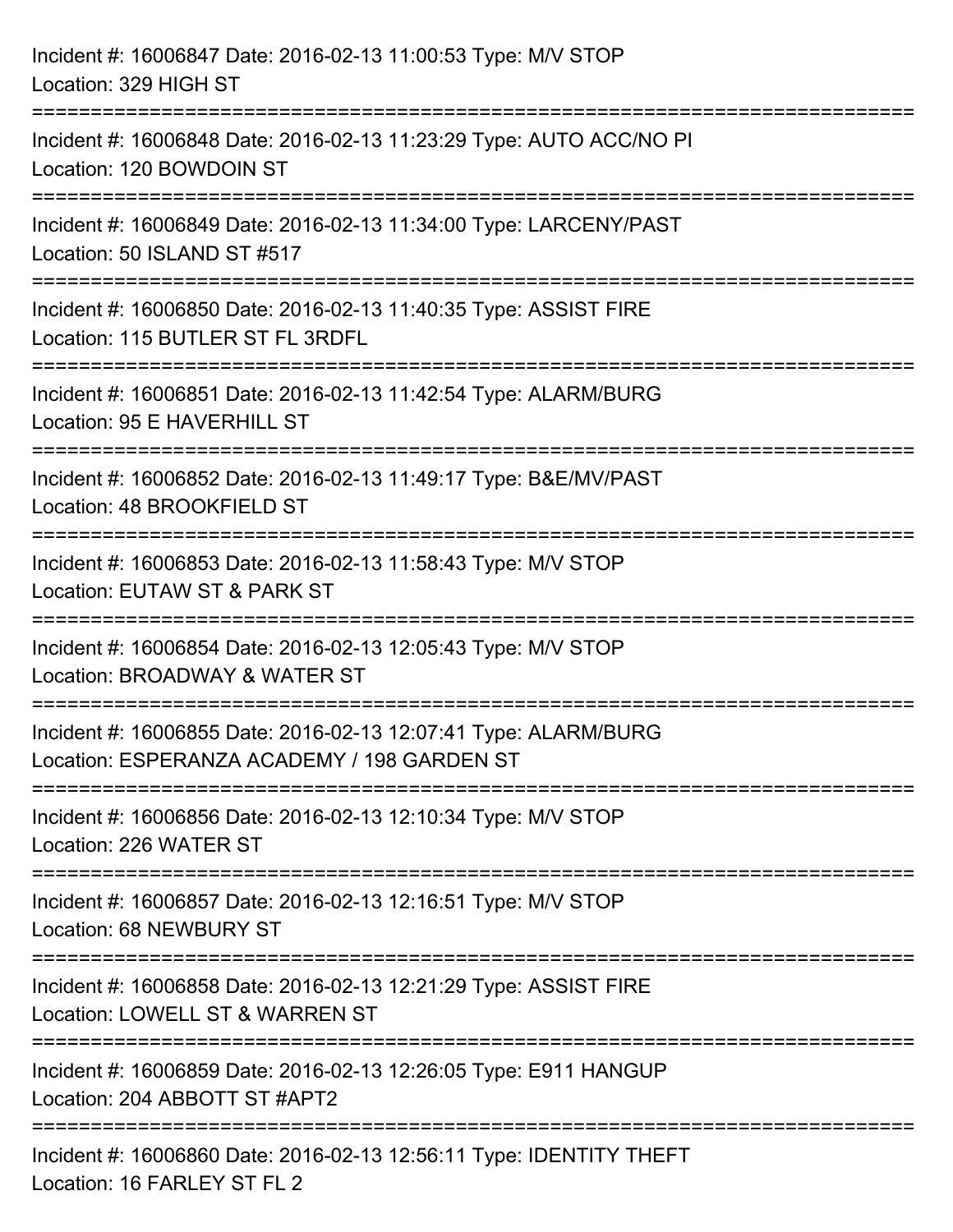| Incident #: 16006861 Date: 2016-02-13 13:02:50 Type: 209A/SERVE<br>Location: 169 HAVERHILL ST                  |
|----------------------------------------------------------------------------------------------------------------|
| Incident #: 16006862 Date: 2016-02-13 13:03:36 Type: M/V STOP<br>Location: 75 JACKSON ST                       |
| Incident #: 16006863 Date: 2016-02-13 13:06:01 Type: 911 HANG UP<br>Location: 204 ABBOTT ST                    |
| Incident #: 16006864 Date: 2016-02-13 13:13:36 Type: AUTO ACC/NO PI<br>Location: 67 CARVER ST                  |
| Incident #: 16006865 Date: 2016-02-13 13:14:52 Type: 209A/SERVE<br>Location: 239 JACKSON ST                    |
| Incident #: 16006866 Date: 2016-02-13 13:15:31 Type: INVEST CONT<br>Location: 2 INMAN ST                       |
| Incident #: 16006867 Date: 2016-02-13 13:21:12 Type: DISTURBANCE<br>Location: 169 HAVERHILL ST #APT 8 FL 3RDFL |
| Incident #: 16006868 Date: 2016-02-13 13:30:02 Type: IDENTITY THEFT<br>Location: 16 FARLEY ST                  |
| Incident #: 16006869 Date: 2016-02-13 13:39:07 Type: 209A/SERVE<br>Location: 89 NEWBURY ST                     |
| Incident #: 16006871 Date: 2016-02-13 13:50:26 Type: VIO 209A<br>Location: 383 HAVERHILL ST #22                |
| Incident #: 16006870 Date: 2016-02-13 13:50:47 Type: 209A/SERVE<br>Location: 53 BRADFORD ST                    |
| Incident #: 16006872 Date: 2016-02-13 13:52:06 Type: M/V STOP<br>Location: LAWRENCE ST & LEXINGTON ST          |
| Incident #: 16006873 Date: 2016-02-13 13:52:15 Type: WARRANT SERVE<br>Location: 90 LOWELL ST                   |
| Incident #: 16006874 Date: 2016-02-13 13:59:10 Type: 209A/SERVE<br>Location: 214 WALNUT ST                     |

===========================================================================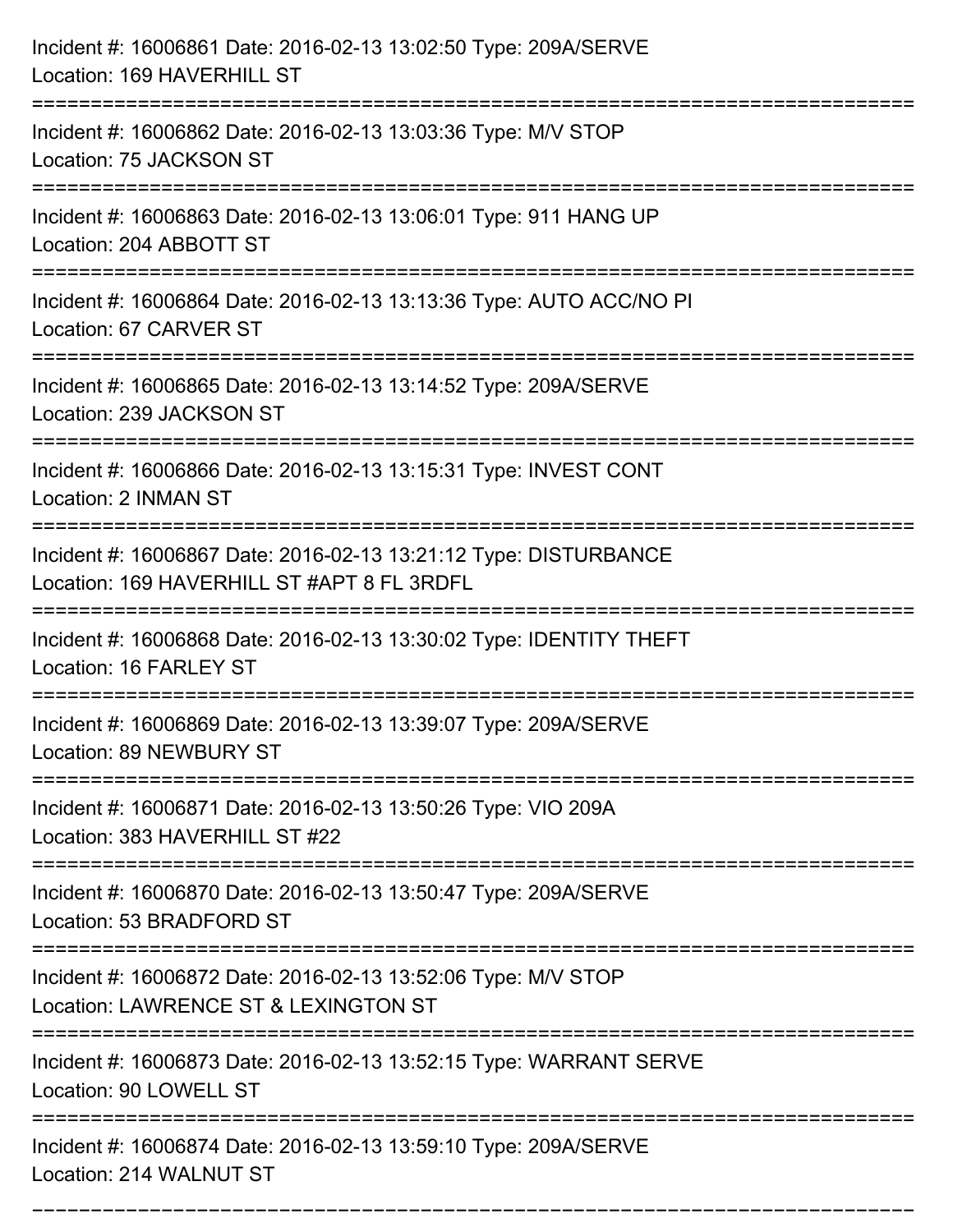| Incident #: 16006875 Date: 2016-02-13 14:02:27 Type: DOMESTIC/PAST<br>Location: 210 MERRIMACK ST                                   |
|------------------------------------------------------------------------------------------------------------------------------------|
| Incident #: 16006876 Date: 2016-02-13 14:04:51 Type: 911 HANG UP<br>Location: 89 CYPRESS AV                                        |
| Incident #: 16006877 Date: 2016-02-13 14:08:59 Type: SHOPLIFTING<br>Location: 73 WINTHROP AV<br>================================== |
| Incident #: 16006878 Date: 2016-02-13 14:10:11 Type: 209A/SERVE<br>Location: 805 ESSEX ST                                          |
| Incident #: 16006879 Date: 2016-02-13 14:18:56 Type: 209A/SERVE<br>Location: 24 CHESTER ST                                         |
| Incident #: 16006880 Date: 2016-02-13 15:03:28 Type: M/V STOP<br>Location: 69 HAVERHILL ST                                         |
| Incident #: 16006881 Date: 2016-02-13 15:36:46 Type: SUICIDE ATTEMPT<br><b>Location: 10 TENNEY ST</b>                              |
| Incident #: 16006882 Date: 2016-02-13 15:50:00 Type: GENERAL SERV<br>Location: 38 BERKELEY ST                                      |
| Incident #: 16006883 Date: 2016-02-13 16:00:15 Type: MV/BLOCKING<br>Location: 208 CARLETON ST                                      |
| Incident #: 16006884 Date: 2016-02-13 16:05:30 Type: ALARM/BURG<br>Location: 68 KENT ST                                            |
| Incident #: 16006885 Date: 2016-02-13 16:07:16 Type: M/V STOP<br>Location: 3939799 / HAMPSHIRE ST & PARK ST                        |
| Incident #: 16006886 Date: 2016-02-13 16:13:53 Type: AUTO ACC/PI<br>Location: FOSTER ST & SPRINGFIELD ST                           |
| Incident #: 16006887 Date: 2016-02-13 16:30:13 Type: DRUG VIO<br>Location: 61 BRADFORD ST FL 2                                     |
| Incident #: 16006888 Date: 2016-02-13 16:36:06 Type: AUTO ACC/UNK PI<br>Location: ELKS LODGE / 652 ANDOVER ST                      |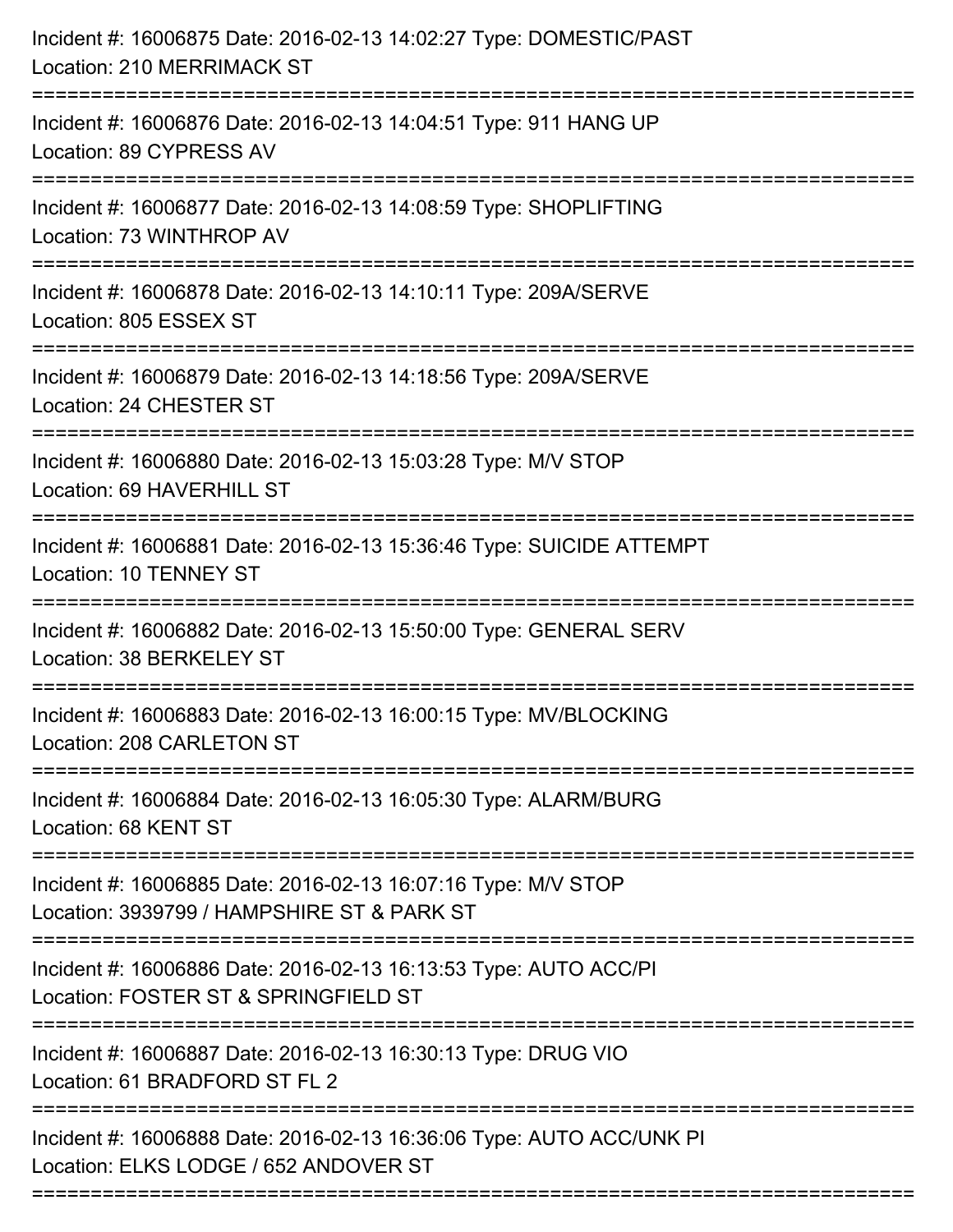Location: 43 LOWELL ST =========================================================================== Incident #: 16006890 Date: 2016-02-13 17:00:10 Type: INVEST CONT Location: 4 INMAN ST =========================================================================== Incident #: 16006891 Date: 2016-02-13 17:04:55 Type: ALARM/BURG Location: COLUMBIA SEAT COVER / 385 WATER ST

=========================================================================== Incident #: 16006892 Date: 2016-02-13 17:06:39 Type: LARCENY/PAST

Location: 62 UNION ST FL 2

===========================================================================

Incident #: 16006893 Date: 2016-02-13 17:17:47 Type: NOISE ORD Location: 152 PROSPECT ST #5

===========================================================================

Incident #: 16006894 Date: 2016-02-13 17:22:20 Type: NOISE ORD Location: 4 INMAN ST #25 FL 3

===========================================================================

Incident #: 16006895 Date: 2016-02-13 17:38:38 Type: GENERAL SERV Location: PEMBERTON PARK

===========================================================================

Incident #: 16006896 Date: 2016-02-13 17:52:41 Type: GENERAL SERV Location: 27 MT AUBURN ST

===========================================================================

Incident #: 16006897 Date: 2016-02-13 17:55:45 Type: M/V STOP Location: BROADWAY & LOWELL ST

===========================================================================

Incident #: 16006898 Date: 2016-02-13 18:00:46 Type: M/V STOP Location: 48 AMESBURY ST

===========================================================================

Incident #: 16006899 Date: 2016-02-13 18:01:16 Type: M/V STOP Location: BROADWAY & HAVERHILL ST

===========================================================================

Incident #: 16006900 Date: 2016-02-13 18:06:01 Type: M/V STOP

Location: BROADWAY & DAISY ST

===========================================================================

Incident #: 16006901 Date: 2016-02-13 18:07:06 Type: M/V STOP

Location: TREMONT ST & WEST ST

===========================================================================

Incident #: 16006902 Date: 2016-02-13 18:09:22 Type: M/V STOP

Incident #: 16006903 Date: 2016 02 14:11:03 Type: Microsoft.com

Location: CENTRAL BRIDGE

===========================================================================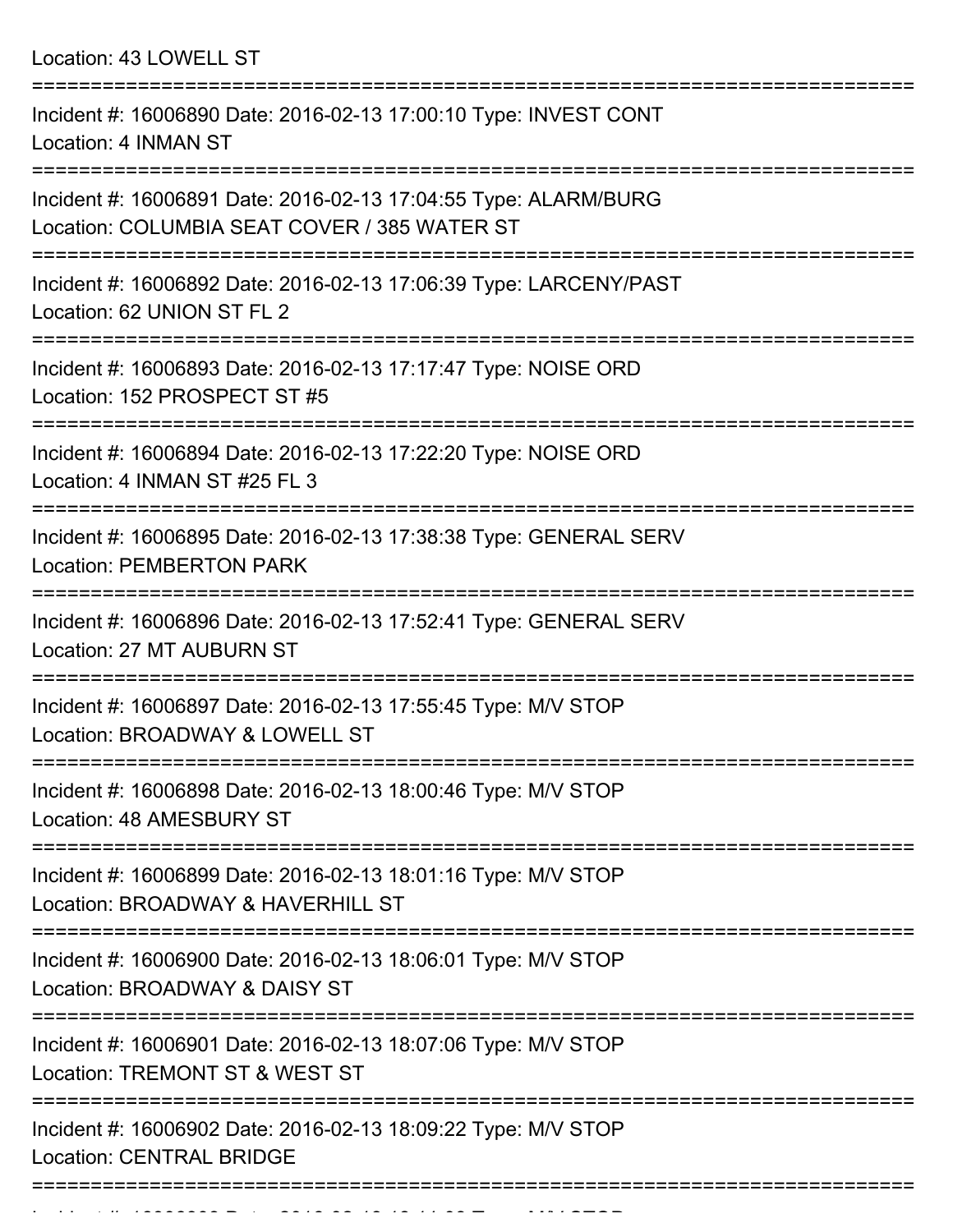Location: BROADWAY & HAVERHILL ST

=========================================================================== Incident #: 16006904 Date: 2016-02-13 18:12:45 Type: M/V STOP Location: COMMON ST & HAMPSHIRE ST =========================================================================== Incident #: 16006905 Date: 2016-02-13 18:14:17 Type: M/V STOP Location: APPLETON ST & METHUEN ST =========================================================================== Incident #: 16006906 Date: 2016-02-13 18:25:25 Type: M/V STOP Location: S UNION ST & WINTHROP AV =========================================================================== Incident #: 16006907 Date: 2016-02-13 18:26:11 Type: DRUG VIO Location: 61 BRADFORD ST FL 2 =========================================================================== Incident #: 16006908 Date: 2016-02-13 18:26:45 Type: M/V STOP Location: PEMBERTON PARK =========================================================================== Incident #: 16006909 Date: 2016-02-13 18:29:55 Type: MEDIC SUPPORT Location: 190 ANDOVER ST #D =========================================================================== Incident #: 16006910 Date: 2016-02-13 18:32:30 Type: M/V STOP Location: BROADWAY & LOWELL ST =========================================================================== Incident #: 16006911 Date: 2016-02-13 18:37:53 Type: ALARM/BURG Location: OUR HOUSE / 168 NEWBURY ST =========================================================================== Incident #: 16006912 Date: 2016-02-13 18:39:34 Type: EXTRA SURVEIL Location: BURGER KING / 187 BROADWAY =========================================================================== Incident #: 16006913 Date: 2016-02-13 18:45:50 Type: M/V STOP Location: 187 BROADWAY =========================================================================== Incident #: 16006914 Date: 2016-02-13 18:51:00 Type: M/V STOP Location: ANDOVER ST & PHILLIPS ST =========================================================================== Incident #: 16006915 Date: 2016-02-13 18:55:50 Type: M/V STOP Location: ACTON ST & BROADWAY =========================================================================== Incident #: 16006916 Date: 2016-02-13 18:57:18 Type: NOISE ORD Location: 4 INMAN ST #17 FL 2 ===========================================================================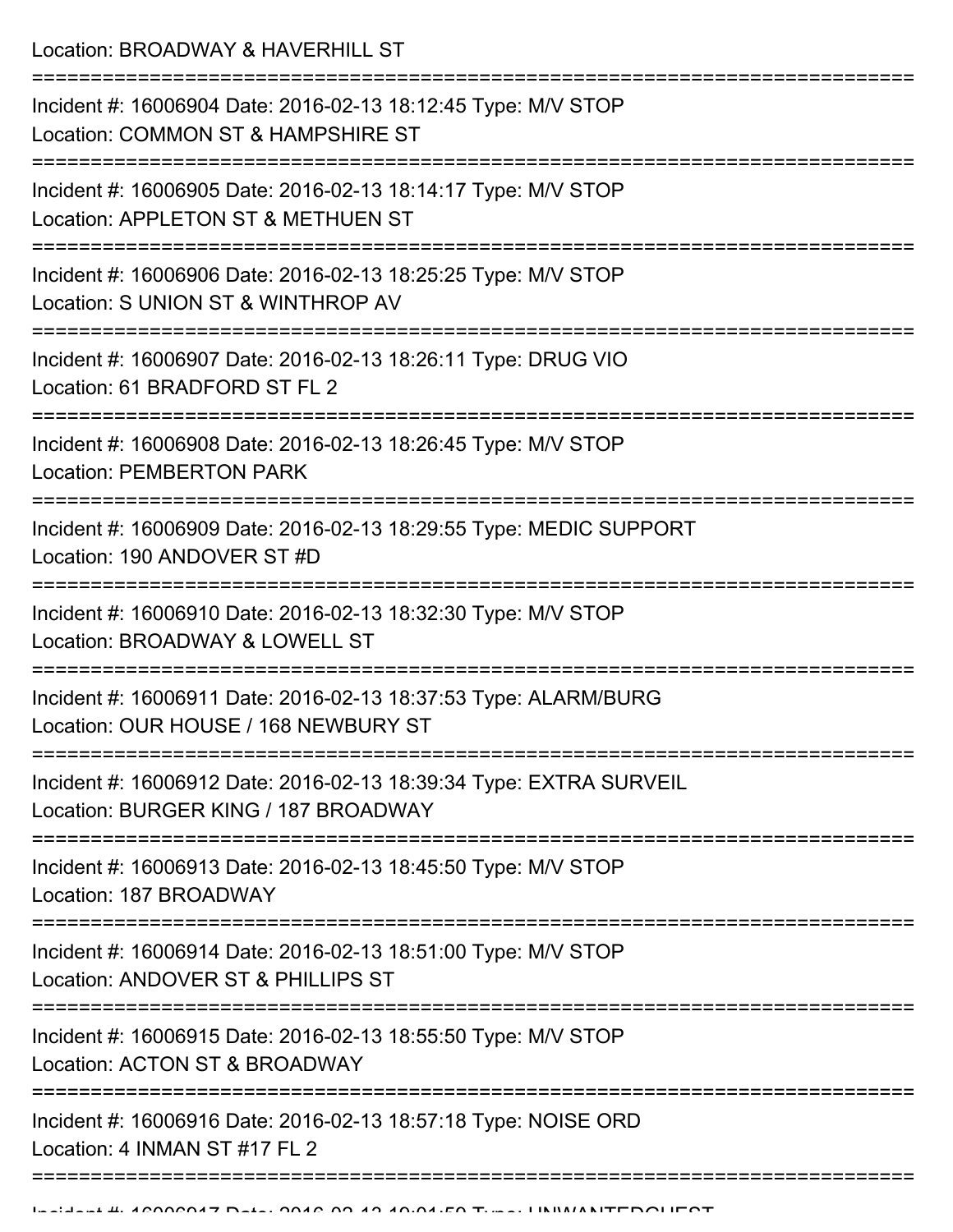Location: 22 SMITH ST FL 2 =========================================================================== Incident #: 16006918 Date: 2016-02-13 19:29:38 Type: NOISE ORD Location: 262 E HAVERHILL ST #10 =========================================================================== Incident #: 16006919 Date: 2016-02-13 19:36:18 Type: AUTO ACC/NO PI Location: 48 TRENTON ST =========================================================================== Incident #: 16006920 Date: 2016-02-13 19:44:04 Type: A&B PROG Location: 38 CRESCENT ST =========================================================================== Incident #: 16006921 Date: 2016-02-13 19:58:48 Type: MISSING PERS Location: 142 FARNHAM ST FL 3RD =========================================================================== Incident #: 16006922 Date: 2016-02-13 20:15:27 Type: ALARM/BURG Location: RESDIDENTIAL;FRANCISCA DEJESUS / 4 BERKLEY ST =========================================================================== Incident #: 16006923 Date: 2016-02-13 20:31:28 Type: M/V STOP Location: BRADFORD ST & BROADWAY =========================================================================== Incident #: 16006924 Date: 2016-02-13 20:34:21 Type: M/V STOP Location: ANDOVER ST & PARKER ST =========================================================================== Incident #: 16006925 Date: 2016-02-13 20:58:18 Type: E911 HANGUP Location: 52 CROSBY ST =========================================================================== Incident #: 16006926 Date: 2016-02-13 21:00:54 Type: KEEP PEACE Location: 13 BEDFORD ST =========================================================================== Incident #: 16006927 Date: 2016-02-13 21:05:21 Type: ALARM/BURG Location: RESD; HACKNEY SUE / 14 WACHUSETTS AV =========================================================================== Incident #: 16006928 Date: 2016-02-13 21:49:32 Type: DRUG OVERDOSE Location: MCDONALDS / 50 BROADWAY =========================================================================== Incident #: 16006929 Date: 2016-02-13 22:06:07 Type: NOISE ORD Location: 106 WATER ST #2 FL 2 =========================================================================== Incident #: 16006930 Date: 2016-02-13 22:07:18 Type: SUS PERS/MV Location: 65 OHIO AV ===========================================================================

Incident #: 16006931 Date: 2016-02-13 22:09:36 Type: M/V STOP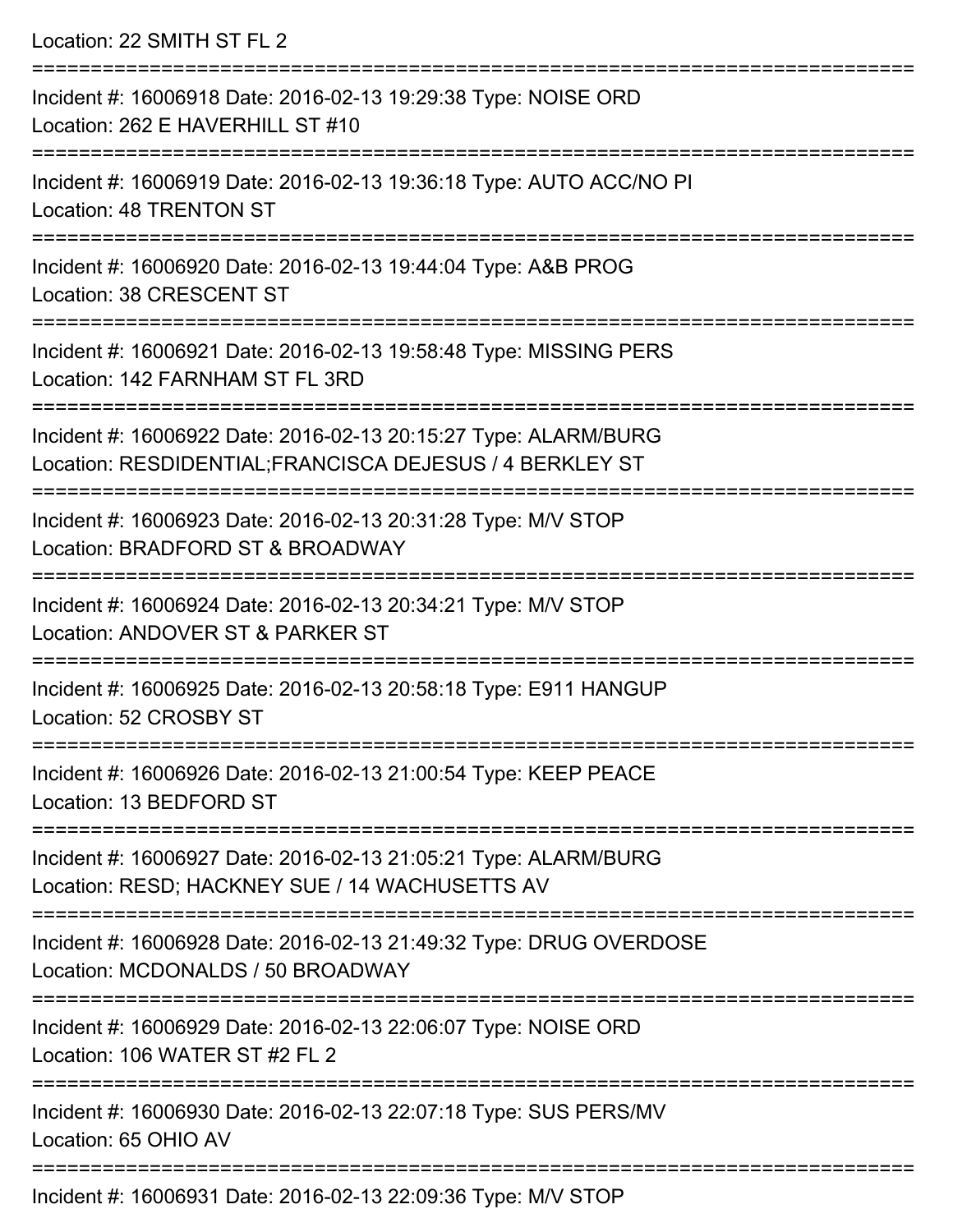| Incident #: 16006932 Date: 2016-02-13 22:09:46 Type: SUICIDE ATTEMPT<br>Location: 10 DIAMOND ST #16                |
|--------------------------------------------------------------------------------------------------------------------|
| Incident #: 16006933 Date: 2016-02-13 22:10:19 Type: HIT & RUN M/V<br>Location: LAWRENCE ST & MAPLE ST             |
| Incident #: 16006934 Date: 2016-02-13 22:14:19 Type: SUS PERS/MV<br>Location: 476 RIVERSIDE DR                     |
| Incident #: 16006935 Date: 2016-02-13 22:20:05 Type: DISORDERLY<br>Location: LAWRENCE CCS / 12 METHUEN ST #2       |
| Incident #: 16006936 Date: 2016-02-13 22:24:27 Type: DOMESTIC/PROG<br>Location: 41 EUTAW ST FL 2                   |
| Incident #: 16006937 Date: 2016-02-13 22:34:36 Type: ALARM/BURG<br>Location: RESD; ROBERT LOWSKEY / 534 S UNION ST |
| Incident #: 16006938 Date: 2016-02-13 22:42:17 Type: ALARMS<br>Location: AMIBLE SUGAR MARKET / 304 JACKSON ST      |
| Incident #: 16006939 Date: 2016-02-13 22:42:49 Type: LOCKOUT<br><b>Location: 4 BERKELEY ST</b>                     |
| Incident #: 16006940 Date: 2016-02-13 22:48:27 Type: ALARM/BURG<br>Location: WANDA / 178 LAWRENCE ST               |
| Incident #: 16006941 Date: 2016-02-13 22:54:46 Type: HIT & RUN M/V<br>Location: E HAVERHILL ST & HIGH ST           |
| Incident #: 16006942 Date: 2016-02-13 22:56:10 Type: ALARM/BURG<br>Location: FAMILY DOLLAR / 320 S BROADWAY        |
| Incident #: 16006943 Date: 2016-02-13 22:57:31 Type: ALARM/MV<br>Location: 424 ANDOVER ST                          |
| Incident #: 16006944 Date: 2016-02-13 23:16:18 Type: ALARMS<br>Location: MAIN STREET GLOBAL / 91 GLENN ST          |
| Incident #: 16006945 Date: 2016-02-13 23:28:55 Type: DOMESTIC/PROG                                                 |